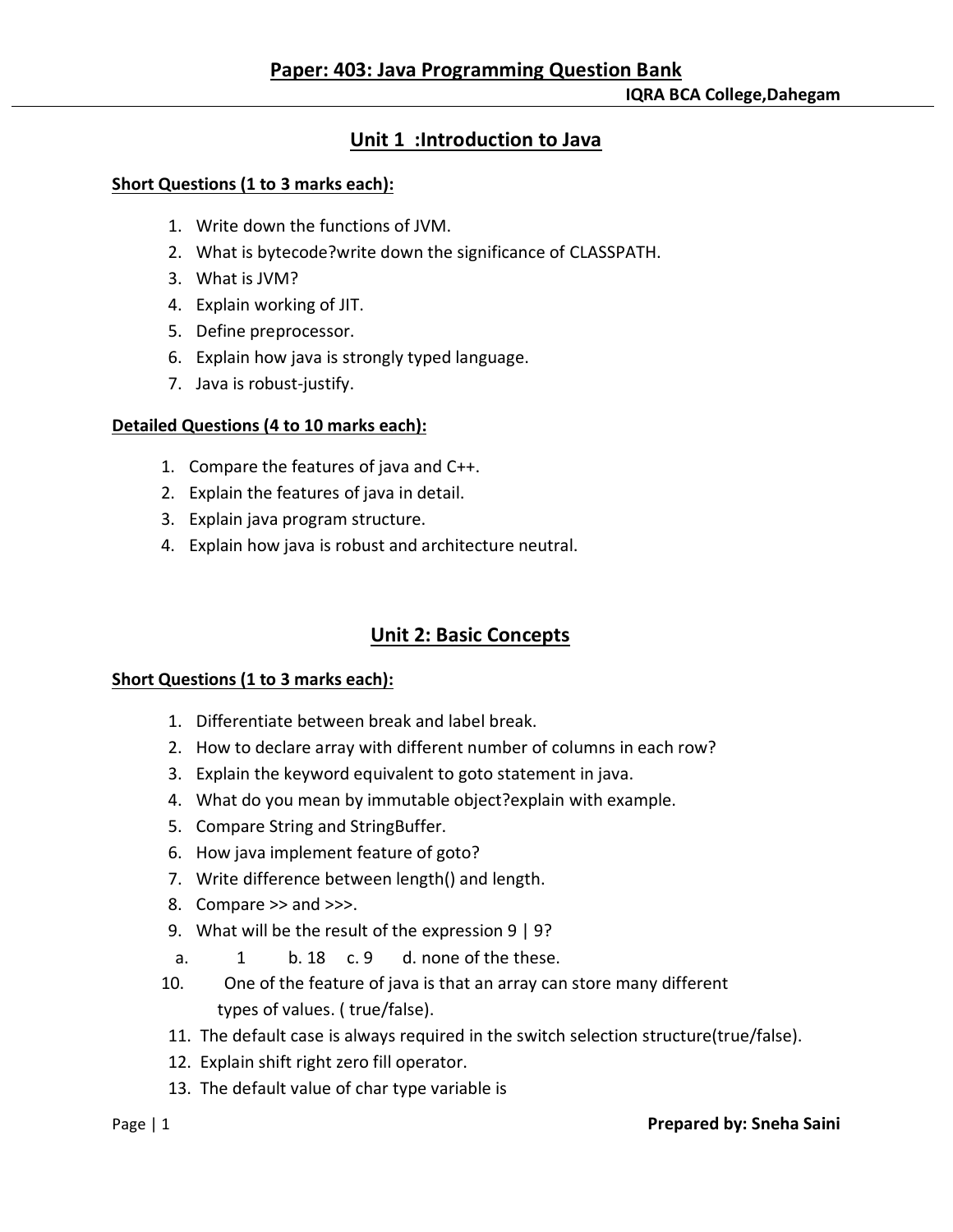- a. '\u0020' b. '\u00ff' c. " " d. '\u0000'
- 14. What will be the result of the expression 13 & 25?

a.38 b. 9 c. 25 d. 12

- 15. The expression (x==y &&a<b) is true,if either x==y is true(true/false).
- 16. Which operators have right to left associativity?
- 17. Write down the use of volatile keyword.
- 18. How to compare two objects?
- 19. Explain any two java tools.
- 20. Explain valueOf() function.

### **Detailed Questions (4 to 10 marks each):**

- 1. Explain control statements in java.
- 2. Various ways to create a string.
- 3. Explain type casting.
- 4. Explain narrowing conversion.
- 5. Explain arrays in java.
- 6. Explain bitwise operator.
- 7. Explain constructors of String class.
- 8. Discuss the datatypes of java and their wrapper class.
- 9. Explain String class along with its methods with example.
- 10. Explain narrowing and widening conversion with example.
- 11. What do you mean by wrapper class? Why do we need it?
- 12. Write a note on StringBuffer class & its methods with example.
- 13. Explain command line arguments with example.
- 14. Explain with example when to declare a variable,method and block as static. Also explain static and non-static nested class.
- 15. Write a note on type casting.
- 16. Write a note on garbage collection in java.
- 17. Explain narrowing conversion and widening conversion with example.

## **Unit 3: Classes & Objects**

#### **Short Questions (1 to 3 marks each):**

- 1. How can we create object of interfaces?
- 2. Can we create destructors in java? Justify.
- 3. Write down the use of volatile keyword.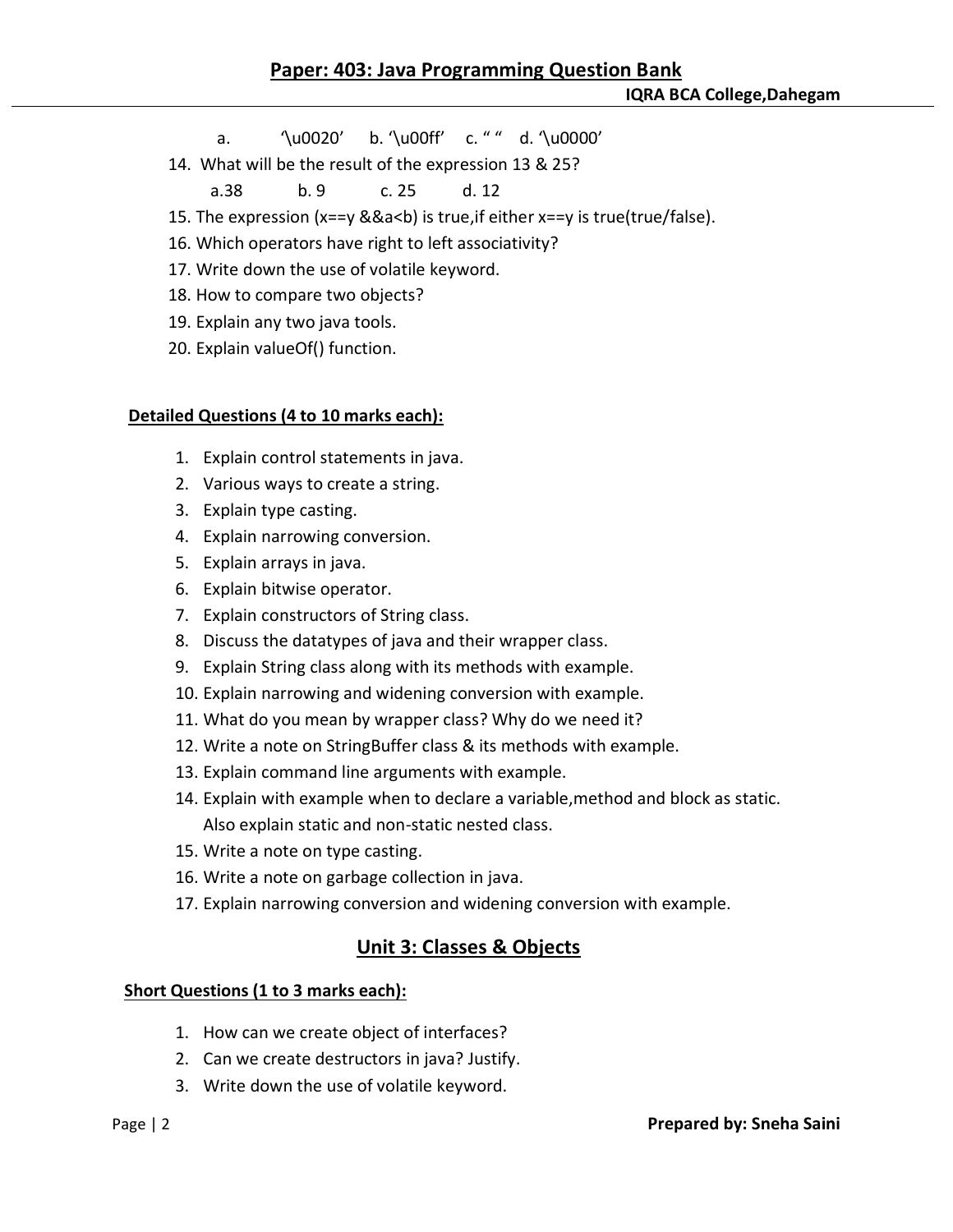- 4. Explain abstract keyword.
- 5. What is reference variable in java.
- 6. What is difference between abstract and concrete class.
- 7. A constructor must always invoke its super class constructor in its first statement .(true/false).

#### **Detailed Questions (4 to 10 marks each):**

- 1. Write down the difference between abstract class and interface.
- 2. How to implement multiple inheritance in java? Explain with example.
- 3. Explain super keyword with example.
- 4. Differentiate between method overriding and overloading. Explain how can we achieve runtime polymorphism in java.
- 5. Write a short note on access modifiers in java.
- 6. Compare interface with abstract class and class.
- 7. Write a note on abstract class.
- 8. Define interfaces. how interfaces are implemented? Can interfaces be extended?
- 9. Write a note on constructor overloading with example.
- 10. What is interface? Can we declare "final" to it? How does it differ from abstract class?
- 11. Explain concept of overloading and overriding in java.
- 12. Explain interface. How to create userdefined interface?
- 13. Explain dynamic method dispatch with example.

## **Unit 4: Packages,Applet classes**

#### **Short Questions (1 to 3 marks each):**

- 1. List any 4 built in package with brief desciprtion.
- 2. Differentiate between paint( ) and repaint( ) method.
- 3. What is difference between applet and application?
- 4. Give difference between repaint( ) and update( ) method.

#### **Detailed Questions (4 to 10 marks each):**

- 1. Write a note on applet lifecycle.
- 2. What is package? How to access methods of package in another package?